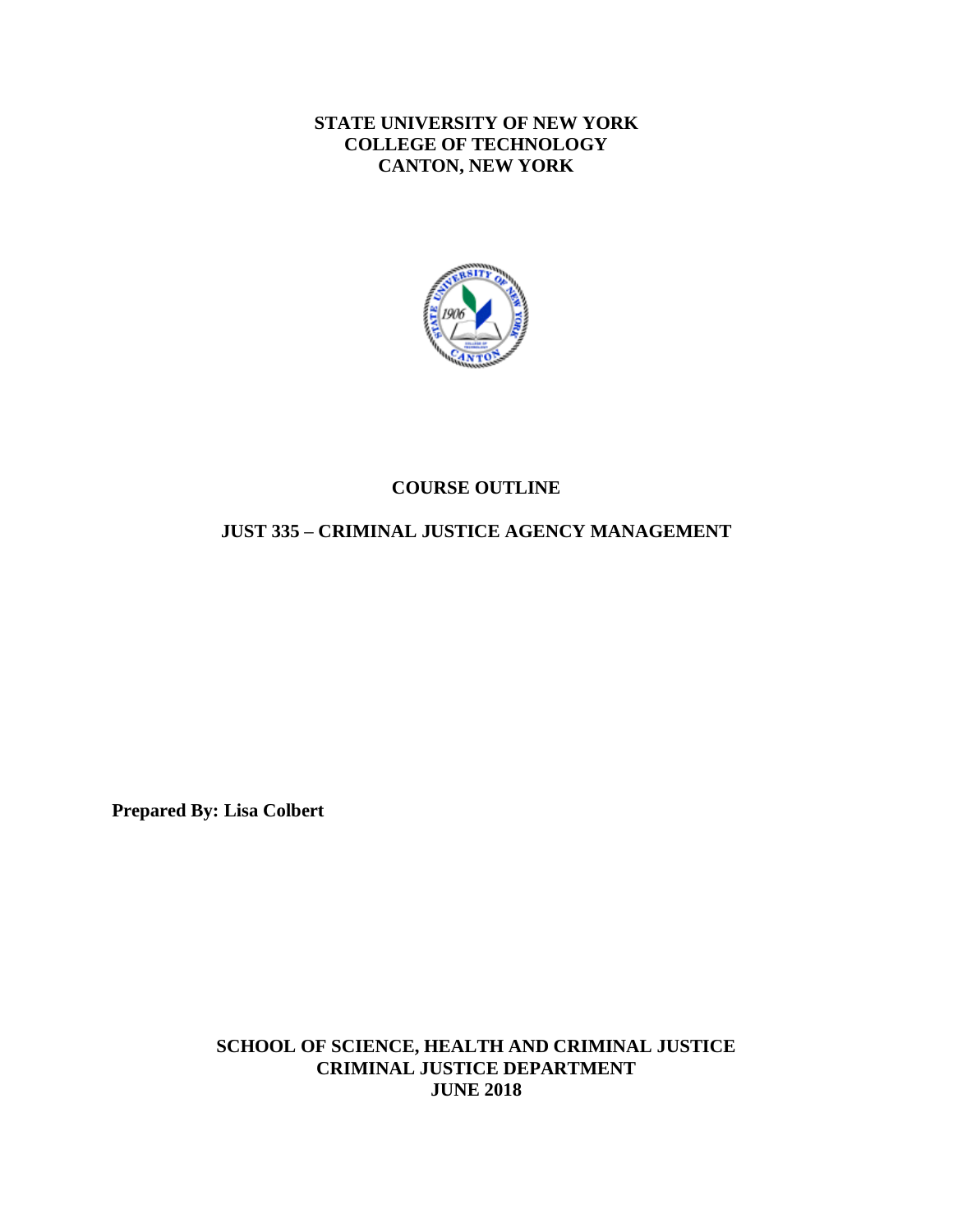- A. TITLE: Criminal Justice Agency Management
- **B. COURSE NUMBER:** JUST 335
- **C. CREDIT HOURS:** 3
- **D. WRITING INTENSIVE COURSE**: No
- **E. COURSE LENGTH:** 15 weeks
- **F. SEMESTER(S) OFFERED:** Fall / Spring
- **ACTIVITY:** 3 lecture hours per week **G. HOURS OF LECTURE, LABORATORY, RECITATION, TUTORIAL,**
- **H. CATALOG DESCRIPTION:** Description, analysis, solution, and synthesis of contemporary management problems in a criminal justice organization; presentation and exemplary implementation of management concepts significant to criminal justice organizations; review of case studies for management problem recognition; the study of operational systems; analysis of the role of supervisors and managers.

## **I. PRE-REQUISITES/CO-REQUISITES:**

- a. Pre-requisite(s): 45 credit hours in Criminal Investigation, Criminal Justice: Law Enforcement Leadership or Homeland Security or instructor's approval. b. Co-requisite(s): None
- **J.** GOALS (STUDENT LEARNING OUTCOMES): By the end of this course, the student will be able to:

| Course Objective                                       | <i>Institutional SLO</i> |
|--------------------------------------------------------|--------------------------|
| 1. Describe the organization of a criminal justice     | 1. Communication         |
| agency.                                                |                          |
| 2. Evaluate the roles of supervisors in a criminal     | 2. Critical Thinking     |
| justice agency.                                        |                          |
| 3. Identify solutions for contemporary problems in a   | 2. Critical Thinking     |
| criminal justice agency.                               |                          |
| 4. Discuss appropriate strategies of organizational    |                          |
| change for a law enforcement agency moving             | 2. Critical Thinking     |
| away from a traditional model to a community           |                          |
| policing model.                                        |                          |
| 5. Summarize the processes of strategic and            |                          |
| operational planning.                                  | 2. Critical Thinking     |
| 6. Analyze issues of disparity actions against         | 2. Critical Thinking     |
| criminal justice personnel.                            |                          |
| 7. Evaluate the use of data regarding daily activities | 5. Industry,             |
| in a criminal justice organization.                    | Professional,            |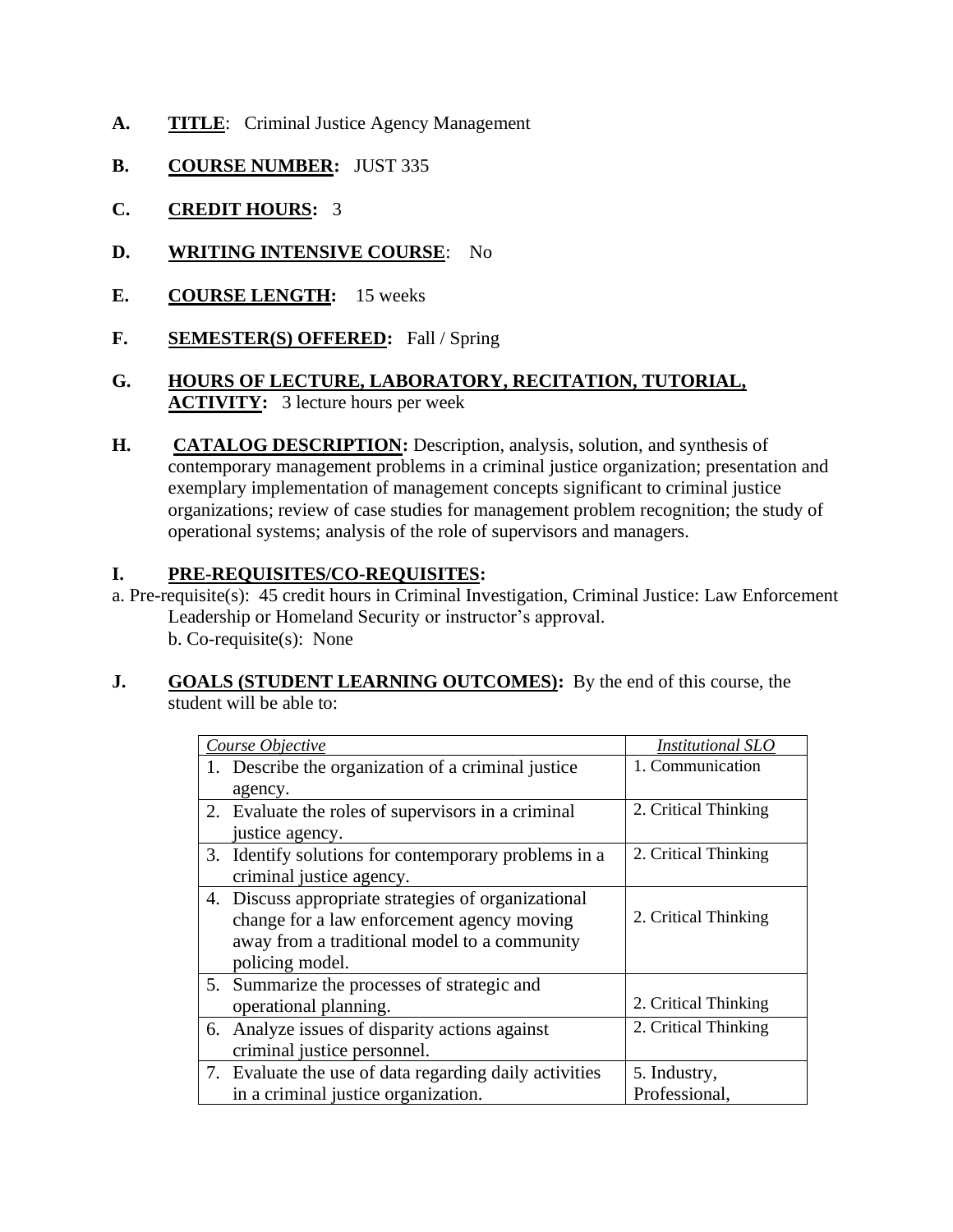| discipline-specific  |
|----------------------|
| knowledge and skills |

## **K. TEXTS:**

Hess, K.M. & Hess Orthmann, C. (2016). *Management and supervision in law enforcement* (7<sup>th</sup> ed.). Clifton Park, NY: Delmar, Cengage Learning.

### **L. REFERENCES:**

Constitution of the United States

- Bryson, J.M. (2004). *Strategic planning for public and non-profit organizations* (3<sup>rd</sup> ed.). San Francisco, CA: Jossey-Bass.
- Wexler, C., Wycoff, M.A., & Fischer, C. (2007, June). *"Good to Great" policing: Application of business management principles in the public sector.* Washington, D.C.: U.S. Department of Justice Office of Community Oriented Policing Services.
- **M. EQUIPMENT:** Technology enhanced classroom

#### **N. GRADING METHOD:** A-F

### **N. MEASUREMENT CRITERIA/METHODS:**

- Exams
- Quizzes
- Papers and projects
- Participation

### **P. DETAILED COURSE OUTLINE:**

- I. Management, Supervision and Leadership
	- a. Basic Management Skills and Tools
	- b. Management Styles
	- c. Research on and Theories Related to Leadership
	- d. Leadership Styles
- II. The Organization and Structure of American Policing
	- a. The Traditional Law Enforcement Organization
	- b. The Formal Organization
	- c. The Emerging Law Enforcement Organization
	- d. Community Policing
	- e. Problem-solving Policing
	- f. Intelligence-led Policing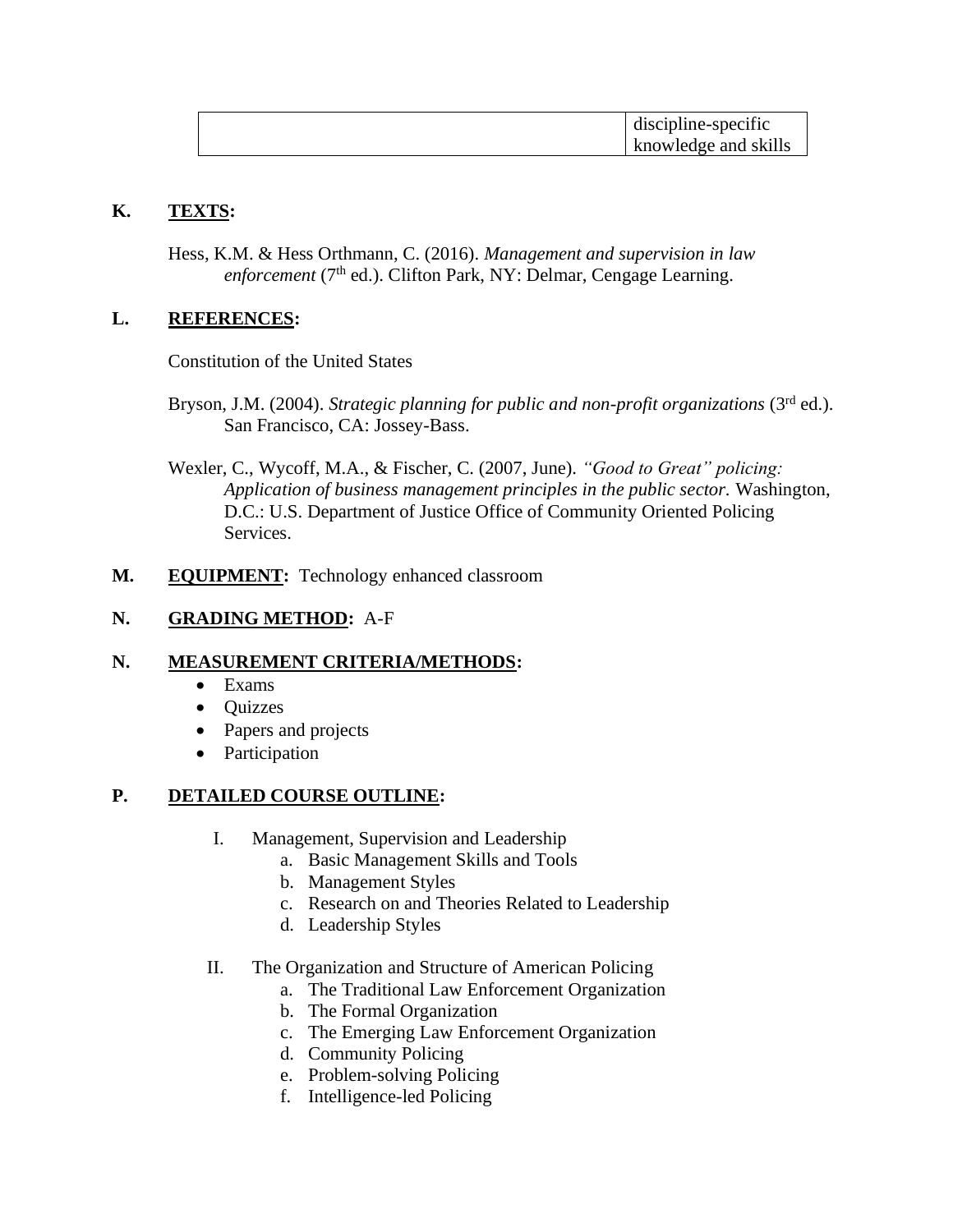- g. Evidence-based Policing
- h. The Impact of Contemporary Policing Approaches on the New Supervisor or Manager
- III. The Police Mission: Getting the Job Done
	- a. The Law Enforcement Mission
	- b. An Organization's Guiding Philosophy and values
	- c. Goals, Objectives, Work Plans and Policies and Procedures
	- d. Functions of Management at Various Levels
	- e. The Team Approach
	- f. Being New to a Management Position
	- g. Law Enforcement Management as a Career
- IV. Communication: A Critical Management Skill
	- a. The Communication Process
	- b. Barriers to Communication
	- c. Communication Enhancers
	- d. Internal Communication
	- e. External Communication
	- f. Communicating with the Community
- V. Decision Making and Problem Solving as a Manager
	- a. Kinds of Decisions
	- b. Methods for Making Decisions or Problem Solving
	- c. Problem-solving policing
	- d. Using Crime Analysis in Problem Solving
	- e. Creativity and Innovation
	- f. Legal Decisions
- VI. Time Management: Minute by Minute
	- a. Time Management: Planning and Organizing Time
	- b. Controlling time
	- c. Scheduling
	- d. Time Abusers: Combating Unproductive Time
	- e. Productivity The Bottom Line
- VII. Training and Beyond
	- a. Training versus Education
	- b. Variable Affecting Learning
	- c. Principles of Learning
	- d. Instructional Methods
	- e. Training Standards
	- f. Academy Training for New Recruits
	- g. On-the-Job Training
	- h. Training at the Management Level
	- i. External Training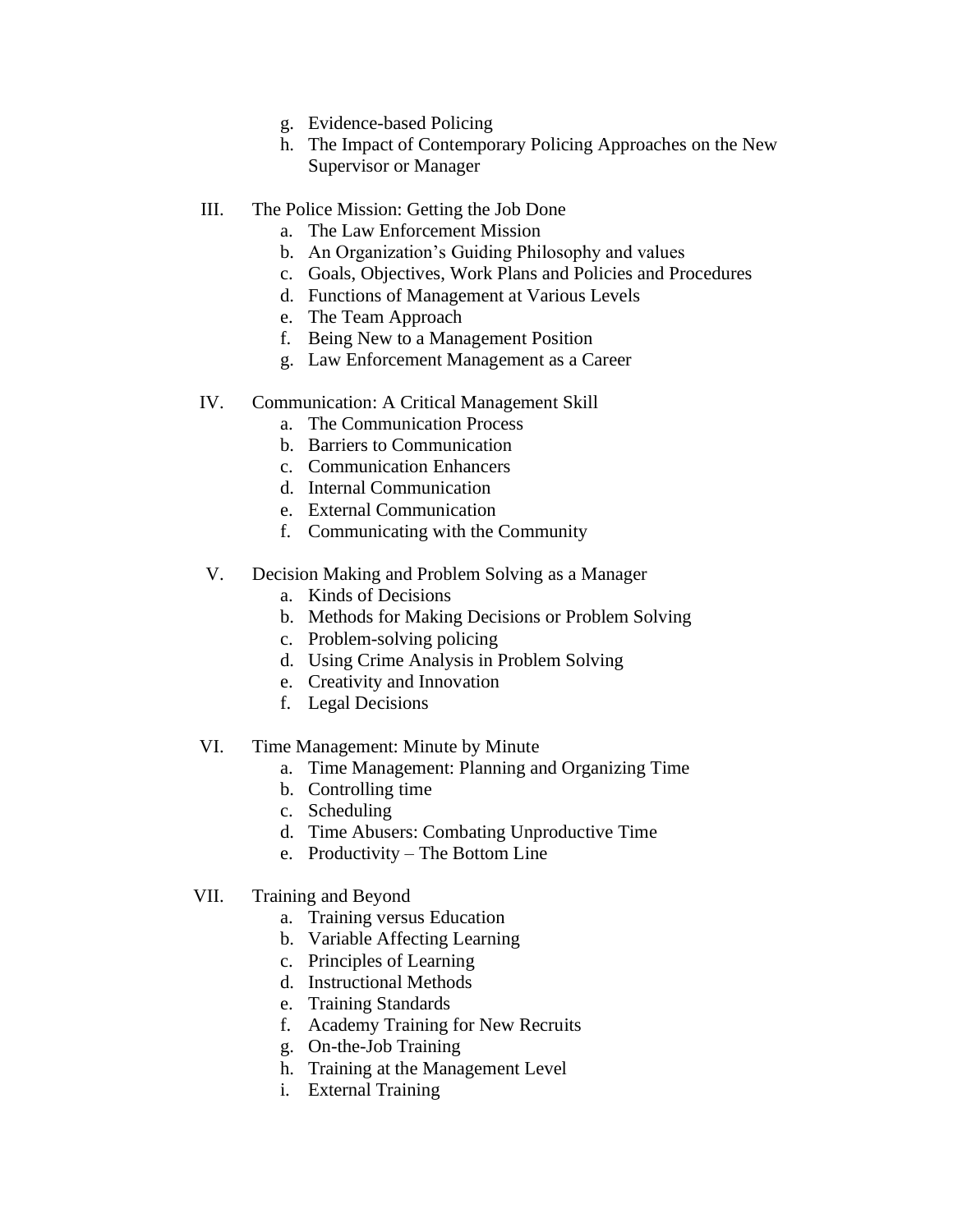- j. Ongoing Training Lifelong Learning
- k. Benefits of Effective Training Programs
- VIII. Promoting Growth and Development
	- a. The Workplace Culture
	- b. Developing Positive Interpersonal relationships
	- c. Stages of Growth
	- d. Developing a Positive Attitude and Image
	- e. Developing a Sense of Ethics and Integrity
	- IX. Motivation and Morale
		- a. Officer Retention, Motivation and Morale
		- b. Motivational Theories
		- c. External, Tangible Motivators
		- d. Internal, intangible motivators
		- e. The Law Enforcement Career as a Motivator
	- X. Discipline and Problem Behaviors
		- a. Discipline Defined
		- b. Positive, Constructive Self- discipline
		- c. Knowledge of Rules, Regulations and Expected Behaviors
		- d. Dealing with Problem Employees
		- e. Negative Discipline / Punishment
		- f. Comprehensive discipline
- XI. Complaints, Grievances and Conflict
	- a. Complaints
	- b. Complaint Policies and How to Handle/Investigate Complaints
	- c. Internal Affairs Investigations
	- d. Officers' Rights and Legal Procedures
	- e. Grievances
	- f. Resolving Grievances
	- g. Sources of Conflict
	- h. Managing Conflict
	- i. Dealing with External Conflict
	- j. Dealing with Internal Conflict
	- k. Conflict Resolution Skills
- XII. Stress and Related Hazards of the Job
	- a. Sources of Stress
	- b. Law Enforcement Personnel with Additional Stressors
	- c. Effects of Stress
	- d. How the Organization Can Reduce Stress
	- e. Programs to Prevent / reduce Stress
- XIII. Deploying Law Enforcement Resources and Improving Productivity